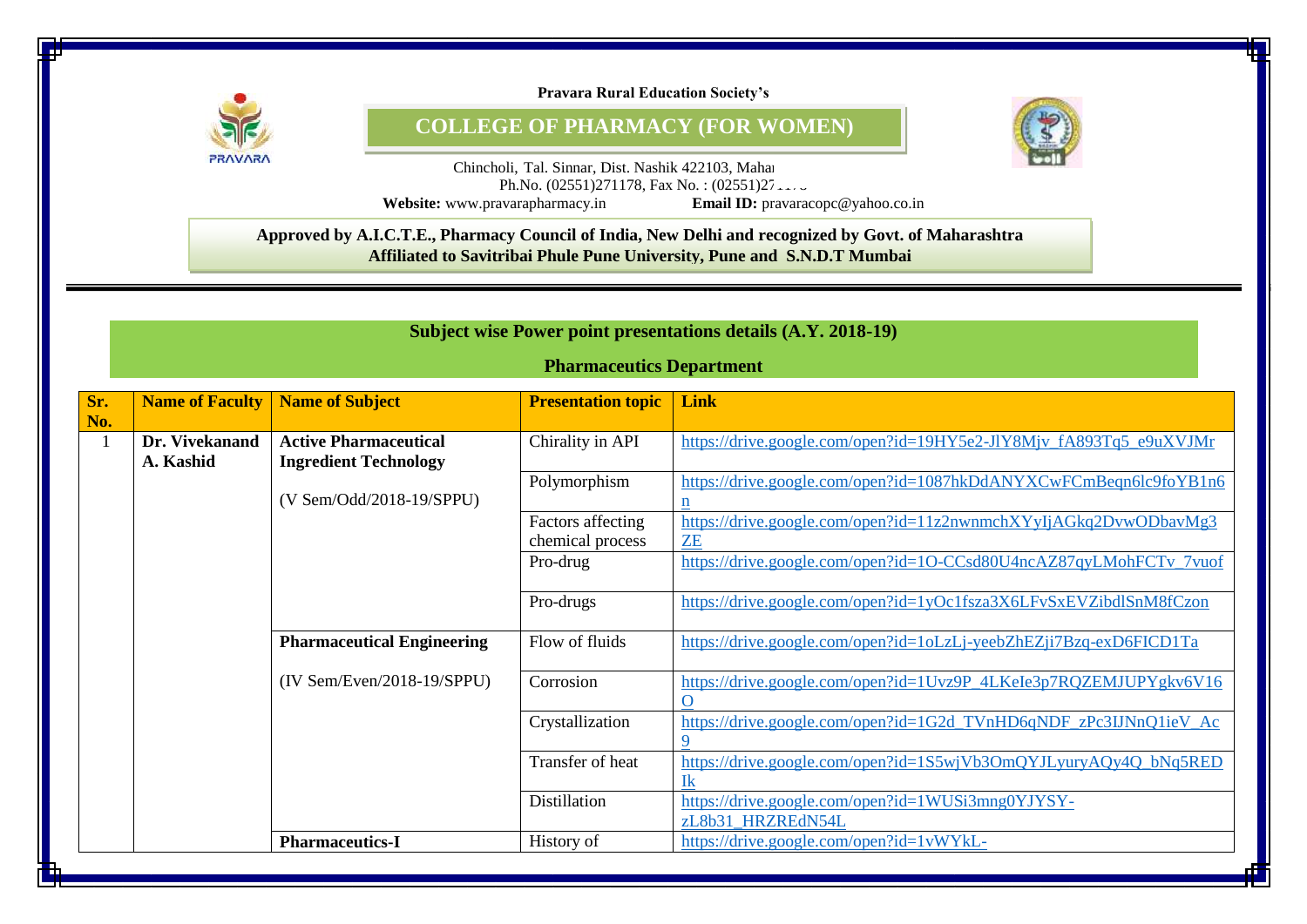|                                  | $(I Sem/Odd/2018-19/PCI)$         | Pharmacy<br>Industry in India          | 311AGSK3qMoeD Mzje3WeeYvCt<br>https://drive.google.com/open?id=1KPOo0SWxFDu9ga6NdOVzZDyRtp6JnU |
|----------------------------------|-----------------------------------|----------------------------------------|------------------------------------------------------------------------------------------------|
|                                  |                                   |                                        |                                                                                                |
|                                  |                                   |                                        | CA                                                                                             |
|                                  |                                   | Standard source of<br>Drug information | https://drive.google.com/open?id=1sQcsWcsYaw_dNQdnxD3-L_TcIvYLV-<br>M <sub>5</sub>             |
|                                  |                                   | <b>Types of Dosage</b><br>form         | https://drive.google.com/open?id=130BnLRoUMRpcKNRkYkUt0beXE_x58K<br><b>Ia</b>                  |
|                                  |                                   | Pharmaceutical                         | https://drive.google.com/open?id=1pXGowUfKjzPbxBN9p8yMJqEa4pa49OJu                             |
|                                  |                                   | regulatory agency                      |                                                                                                |
| Dr. Anagha V.<br><b>Baviskar</b> | <b>Novel Drug Delivery System</b> | Aerosol                                | https://drive.google.com/open?id=1dvz2QL7gkqAXjtNaohBMs1Wde9JSXA0<br>$\underline{\mathbf{N}}$  |
|                                  | (VIII Sem/Even/2018-19/SNDT)      |                                        |                                                                                                |
|                                  |                                   | Microencapsulation                     | https://drive.google.com/open?id=1ApZmVERPRM8FCfmxQsiHXdpR5CB0<br><b>VA47</b>                  |
|                                  |                                   | <b>Niosomes</b>                        | https://drive.google.com/open?id=1SOxh6-HKpbhWUcv-<br>tX2rEx JzeAymW7O                         |
|                                  |                                   | Drug Delivery to                       | https://drive.google.com/open?id=1tb88qRoUtNWOkX7T01nnX7CMMIiEH7<br>68                         |
|                                  |                                   | Solid Liquid                           | https://drive.google.com/open?id=1WOVVKL8P5GNie5UBPdqXY-<br>Y1fmWxfOzz                         |
|                                  |                                   |                                        | https://drive.google.com/open?id=1b6q0Z0RkHy1g9GpKFEwDds14rFfAjIde                             |
|                                  | <b>Pharmaceutics-VI</b>           | Layout                                 |                                                                                                |
|                                  | (VII Sem/Odd/ 2018-19/SNDT))      | Management                             | https://drive.google.com/open?id=1EN4Jb2SSDkBQE6HLEdzRhe-<br>OPFbkZs0H                         |
|                                  |                                   | Quality variation                      | https://drive.google.com/open?id=1y9GqN4UBWcGvUZFZ0u0T7qXhmlmuP<br>WY                          |
|                                  |                                   | Concept of TQM<br><b>GMP</b>           | https://drive.google.com/open?id=1k7jdETAGqtCiwEOA5_LO0Db1mn9YGq<br>$G\overline{G}$            |
|                                  |                                   | <b>TQM GCP GLP</b>                     | https://drive.google.com/open?id=1VdPFL8RuTqiHIF5BI4lICqhC4MHhme52                             |
|                                  | <b>Physical Pharmacy-I</b>        | Complexation &<br>Protein binding      | https://drive.google.com/open?id=1E8Ct8wrg1gdUrgQVfPi2yNh8XRZ1jWL3                             |
|                                  | (IV Sem/Odd/2018-19/SPPU)         | Diffusion                              | https://drive.google.com/open?id=1EHMjr3i3SWtFPr946u4llhwUv4Nn6BAq                             |
|                                  |                                   | Solubility of Gases                    | https://drive.google.com/open?id=1_0osErZK-<br>qOMrJaQ1F73vbFcNXygsWXY                         |
|                                  |                                   |                                        | Respiratory system<br>Nanoparticles<br>Premises: Plant<br>Personnel<br>in Liquids              |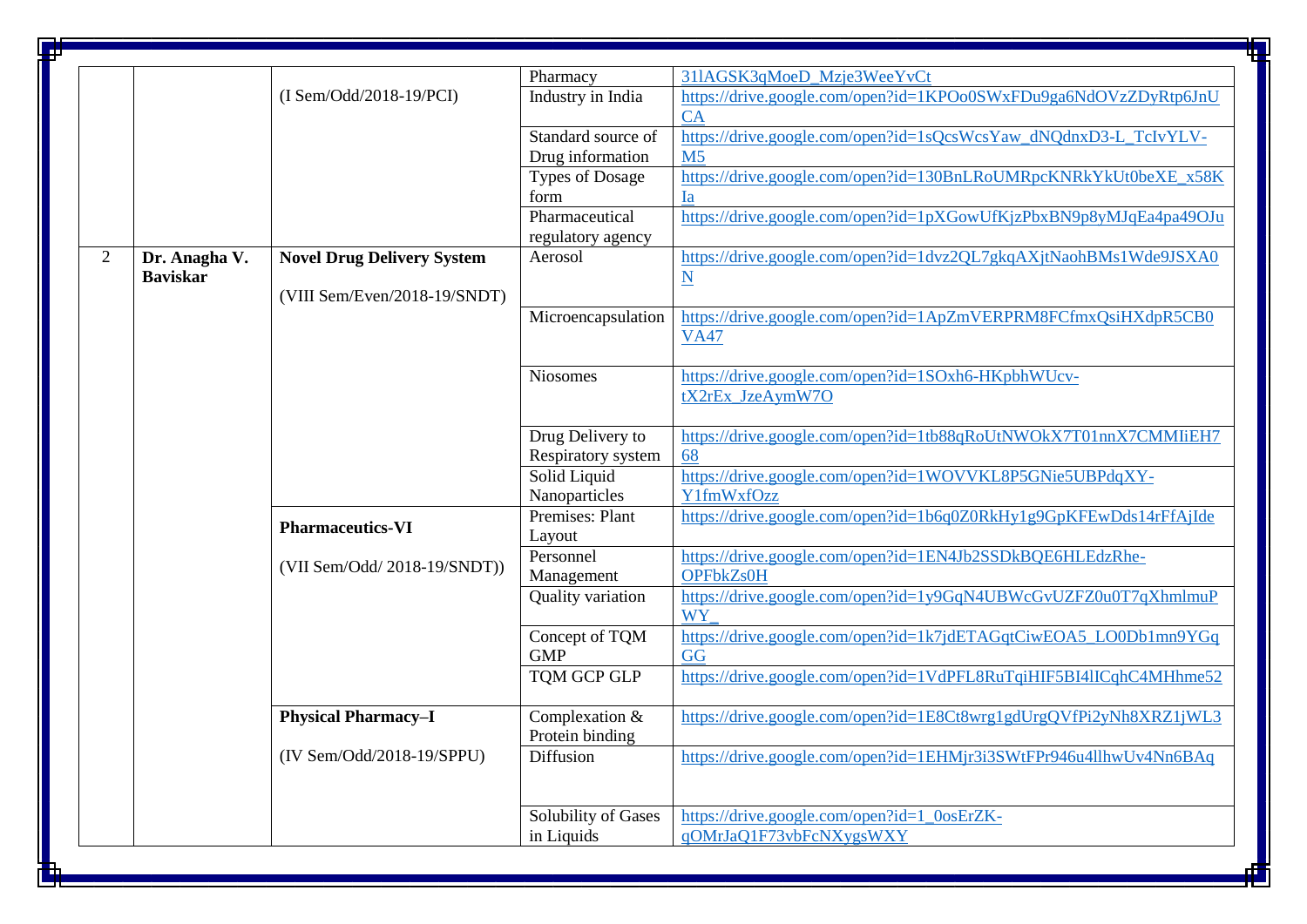|                          |               |                               | Solubility &             | https://drive.google.com/open?id=1CQ9u9yY-                         |
|--------------------------|---------------|-------------------------------|--------------------------|--------------------------------------------------------------------|
|                          |               |                               | distribution phenm.      | 5OkjGH020NVVatsQS2QFTaV6                                           |
|                          |               |                               | State of matter          | https://drive.google.com/open?id=1Hhnb73YCrznEi4YvDgImXifpHUt1luWX |
|                          |               |                               |                          |                                                                    |
|                          |               |                               |                          |                                                                    |
| 3                        | Dr. Sachin B. | Cosmeticology                 | Cosmetic history         | https://drive.google.com/open?id=1fxlpY806CijO3KbhNjlVaah_NSwhnNxp |
|                          | Somwanshi     |                               |                          |                                                                    |
|                          |               | (VII Sem/Odd/2018-19/SNDT)    |                          |                                                                    |
|                          |               |                               | Skin Integumentary       | https://drive.google.com/open?id=1 fCVYqoqo8ObIsRlAIWhvvdVcoLqcFhg |
|                          |               |                               | system                   |                                                                    |
|                          |               |                               | Shampoo                  | https://drive.google.com/open?id=1IISRmHDBsLSj63FRdiW1KNGQTQCn8p   |
|                          |               |                               |                          | <u>i8</u>                                                          |
|                          |               |                               |                          |                                                                    |
|                          |               |                               | Hair removal             | https://drive.google.com/open?id=1zU34WEtEnr5aDEZ-vXVjhL4g-h7wzPEX |
|                          |               |                               |                          |                                                                    |
|                          |               |                               |                          |                                                                    |
|                          |               |                               | Face product &           | https://drive.google.com/open?id=1fX22P5d0B_SvIAKcP4CE1WPTfFNT5H   |
|                          |               |                               | lipstick                 | Me                                                                 |
|                          |               | <b>Physical Pharmacy - II</b> | Surface tension          | https://drive.google.com/open?id=1YZ5SYB6gV8c-zRT_5ffM3fdEXgJFcNJF |
|                          |               |                               |                          |                                                                    |
|                          |               | $(IV Sem/Even/2018-19/SPPU)$  |                          |                                                                    |
|                          |               |                               | Rheology                 | https://drive.google.com/open?id=1zIpKXWzepdFMXRFV6zriwn5udk3F_5A  |
|                          |               |                               |                          | $\underline{W}$                                                    |
|                          |               |                               |                          |                                                                    |
|                          |               |                               | <b>Chemical kinetics</b> | https://drive.google.com/open?id=146TJ2AhcQ8vXcxArGHWC11-          |
|                          |               |                               |                          | bwTg52FTV                                                          |
|                          |               |                               |                          |                                                                    |
|                          |               |                               | Micromeritic             | https://drive.google.com/open?id=16KmB5uH-                         |
|                          |               |                               |                          | ZvdymDhE79X1IubKZFxkJhY-                                           |
|                          |               |                               |                          |                                                                    |
|                          |               |                               | Colloids                 | https://drive.google.com/open?id=1Mn-flYgcrbfUH9x8_YHl9IEcqu6SCGMX |
|                          |               |                               |                          |                                                                    |
|                          |               |                               |                          |                                                                    |
| $\overline{\mathcal{A}}$ | Dr. Ramdas T. | <b>Biopharmaceutics and</b>   | Absorption &             | https://drive.google.com/open?id=1VjNy4_fHBjTwVkVicMf3yTUuMNu_U5   |
|                          | <b>Dolas</b>  | <b>Pharmacokinetics</b>       | factors affecting        | q8                                                                 |
|                          |               |                               | absorption               |                                                                    |
|                          |               | (VIII Sem/Even/2018-19/SNDT)  | Bioavailability and      | https://drive.google.com/open?id=1B414KMjUrsmRsXaPrvshQCohvxctbFuQ |
|                          |               |                               | Bioequivalence           |                                                                    |
|                          |               |                               | Biopharmaceutics         | https://drive.google.com/open?id=1FdR FXE9tTd4uXjEDsghwzuTbxlmBABc |
|                          |               |                               |                          |                                                                    |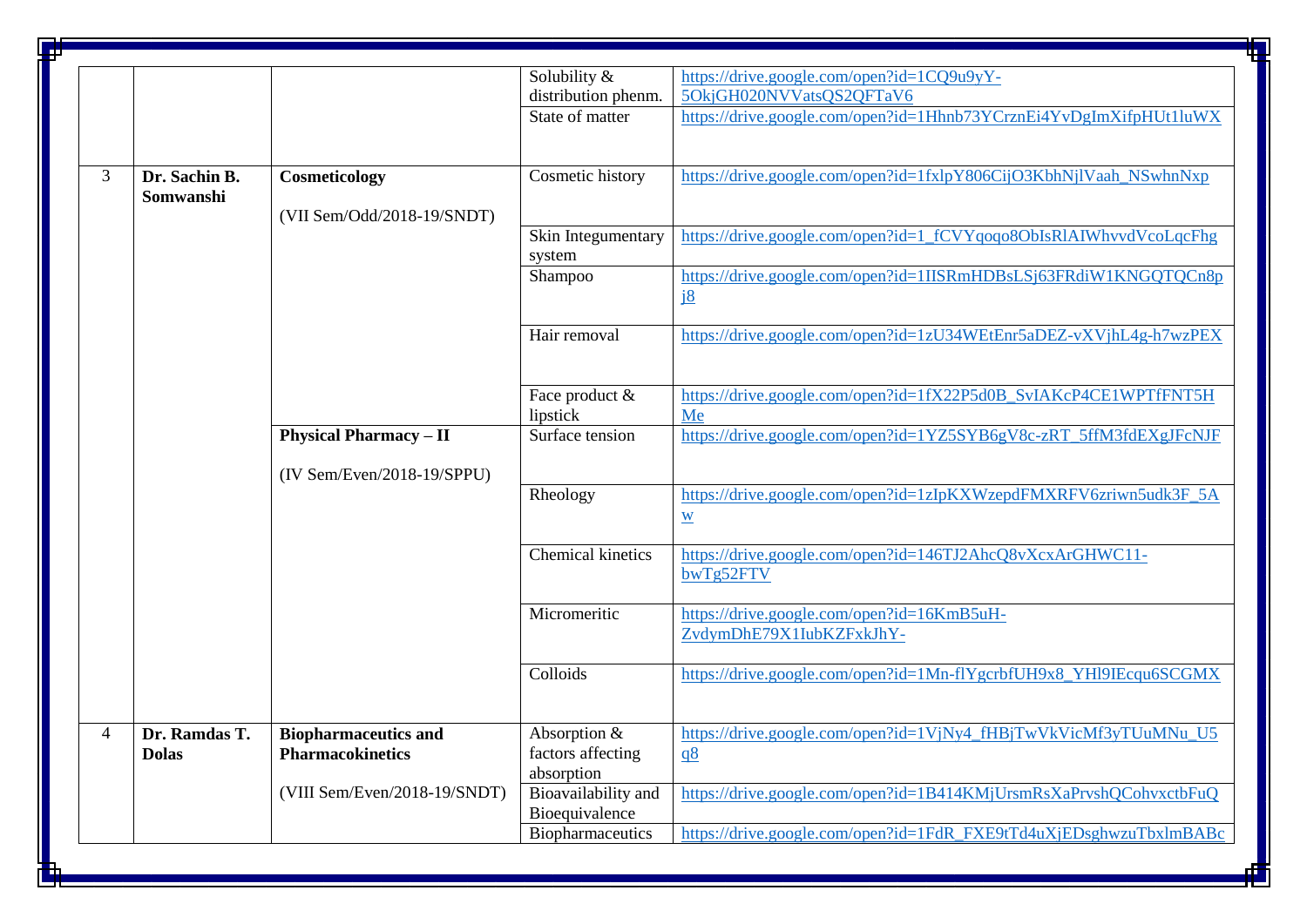|                                                          | Distribution                               | https://drive.google.com/open?id=1d_kZQrBUOOGJZNkCwokjoqucPlIxF8A3     |
|----------------------------------------------------------|--------------------------------------------|------------------------------------------------------------------------|
|                                                          | Excretion                                  | https://drive.google.com/open?id=1kvB7Fa34eS7tsmtcoSOQSys66JdqqFE4     |
|                                                          |                                            |                                                                        |
| <b>Industrial Pharmacy-II</b>                            | Anatomy and<br>physiology of skin          | https://drive.google.com/open?id=1uqs0qlkRycQNM1voP89wFhCgSBxzozhK     |
| $(VI Sem/Even/2018-19/SPPU)$                             | Emulsion                                   | https://drive.google.com/open?id=1I86rbG28In1NG4o6o4ppnJDx4WibZ7ny     |
|                                                          | Evaluation of<br>semisolid dosage<br>forms | https://drive.google.com/open?id=1c5Ocsl_QGfn9atiYiG9-oEjjrj8NfkQO     |
|                                                          | Ointment and<br>ointment bases             | https://drive.google.com/open?id=1Ngss8gJ7QGZgNLyqSeMhWEUMJkZcJz<br>G  |
|                                                          | Suspensions                                | https://drive.google.com/open?id=1t5r_ak2X7lwWe2aq6EJm9-hZbCr-8CvT     |
| <b>Industrial Pharmacy-I</b>                             | Coating of Tablet                          | https://drive.google.com/open?id=1axRbAYHm8oVmy8UgN9heYsVJlh3JUU<br>Zd |
| (V Sem/Odd/2018-19/SPPU)                                 | Force volume<br>relationship               | https://drive.google.com/open?id=19NpCSI8L8cXgorusvtQgiL56ABOUG0SH     |
|                                                          | Physics of Tablet<br>compression           | https://drive.google.com/open?id=18634oLspgMcTvAbJtN746VsOAxxgFuUJ     |
|                                                          | Capsules                                   | https://drive.google.com/open?id=1yRaCoiLrpQF8gHG3cBcO572e4q7PMNo<br>W |
|                                                          | Extrusion                                  | https://drive.google.com/open?id=1Ymn-<br>MJQxXZphod3r9ul9kJLRZmKA6uUA |
|                                                          | Channel of<br>Distribution                 | https://drive.google.com/open?id=1eWkyBQiBinvVTkeO_1FY2p5tUOtHkjA4     |
| <b>Pharmaceutical Business</b><br>Mgmt. & Disaster Mgmt. | Decision making                            | https://drive.google.com/open?id=1WbyhCqY0HzVP6yJTa6DJ9PJsNeLf7epU     |
| (V Sem/Odd/2018-19/SPPU)                                 | Disaster<br>Management                     | https://drive.google.com/open?id=1-5U4ON_vfrs0VzqEIgYhFpck8OcodYVk     |
|                                                          |                                            | https://drive.google.com/open?id=17kJQoM15tLm29bFMoIyb41XRYvII4mq      |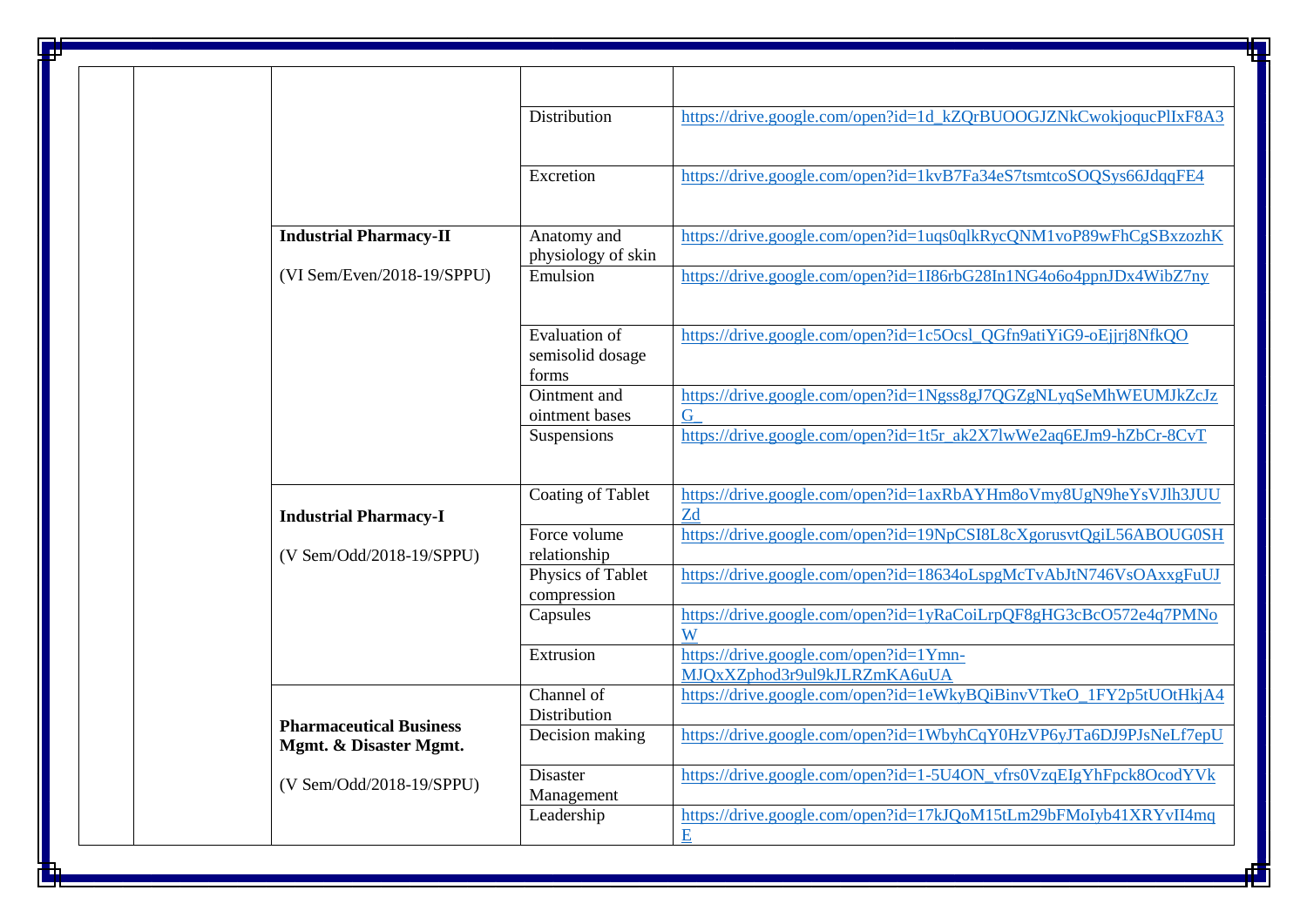|   |              |                                     | Management by                      | https://drive.google.com/open?id=1NFRbmjmUS7m5MWGmuUKzorZPapLt6    |
|---|--------------|-------------------------------------|------------------------------------|--------------------------------------------------------------------|
|   |              |                                     | Objective                          | <b>RUE</b>                                                         |
| 5 | Mr. Vikas D. | <b>Biotechnology-II</b>             | Somatic                            | https://drive.google.com/open?id=1ycpkbImZolO360v7Hlx1Edv8weC_cABD |
|   | <b>Kunde</b> |                                     | hybridization                      |                                                                    |
|   |              | (VIII Sem/Even/2018-19/SNDT)        | Principle $\&$                     | https://drive.google.com/open?id=1ANUv2AyVg13P4Z_ajbkdIZrJJtPsjCiP |
|   |              |                                     | Application of PCR                 |                                                                    |
|   |              |                                     | Gene                               | https://drive.google.com/open?id=1YEaSRFBeh0ddItVxmF7RQPmjrCnoCI6e |
|   |              |                                     | Transformation                     |                                                                    |
|   |              |                                     | Transgenic Animal                  | https://drive.google.com/open?id=1Nth-                             |
|   |              |                                     |                                    | arC7Mb3vIy7UVRUWozK5EY7EruJS                                       |
|   |              |                                     | Monoclonal                         | https://drive.google.com/open?id=1_4XA148Ad00UIvBUSNnMTywIeXOSx5   |
|   |              |                                     | Antibodies                         | <u>J9</u>                                                          |
|   |              |                                     | Production                         |                                                                    |
|   |              | <b>Biotechnology-I</b>              | Intro. to                          | https://drive.google.com/open?id=1oes7ZyLhiRiCM15Y8wRQ4wGT_pylbhhk |
|   |              | (VII Sem/Odd/2018-19/SNDT)          | Fermentation                       | https://drive.google.com/open?id=1ImjTKiars-fUgkhq9FecFtEBMtio5QT_ |
|   |              |                                     | Pre-requisite of<br>Fermentation   |                                                                    |
|   |              |                                     | Production of                      | https://drive.google.com/open?id=1mTTx1KmPuSZd1m4YZjQXIu0teRFGzw   |
|   |              |                                     | Antibiotic with                    | $\overline{\text{NP}}$                                             |
|   |              |                                     | fermentation                       |                                                                    |
|   |              |                                     | Production of                      | https://drive.google.com/open?id=1fSpI2ClehiY48aZymBRq77idlq9veuuC |
|   |              |                                     | Vitamin by                         |                                                                    |
|   |              |                                     | fermentation                       |                                                                    |
|   |              |                                     | Application of                     | https://drive.google.com/open?id=1RoM6lp_d8RmrkVkIdH7j7U6Hzm1gNscf |
|   |              |                                     | Biotechnology in                   |                                                                    |
|   |              |                                     | Pharmacy                           |                                                                    |
|   |              | <b>Pharmaceutical Biotechnology</b> | Intro. to                          | https://drive.google.com/open?id=1ubvijFcQEwzW40cCZrI3HrKfTcRoVaIz |
|   |              |                                     | Fermentation                       |                                                                    |
|   |              | (VI Sem/Even/2018-9/SPPU)           | Pre-requisite of                   | https://drive.google.com/open?id=1XF2009HBmfY9ZwkMKmhOH7KudQaA     |
|   |              |                                     | Fermentation                       | <b>UZ0r</b>                                                        |
|   |              |                                     | Production of                      | https://drive.google.com/open?id=1tsjo0yYHK4SJpWlBVApK5EUoT8-      |
|   |              |                                     | Antibiotic with                    | nTVOk                                                              |
|   |              |                                     | fermentation                       |                                                                    |
|   |              |                                     | Production of                      | https://drive.google.com/open?id=1sXE1YaNROLGYaupAzHghPZG1SZrJwir  |
|   |              |                                     | Vitamin by                         | $\overline{4}$                                                     |
|   |              |                                     | fermentation                       | https://drive.google.com/open?id=1OYBQApHjSUfd2d75feDMAI7YYx6AFjt  |
|   |              |                                     | Application of<br>Biotechnology in |                                                                    |
|   |              |                                     | Pharmacy                           | H                                                                  |
|   |              |                                     |                                    |                                                                    |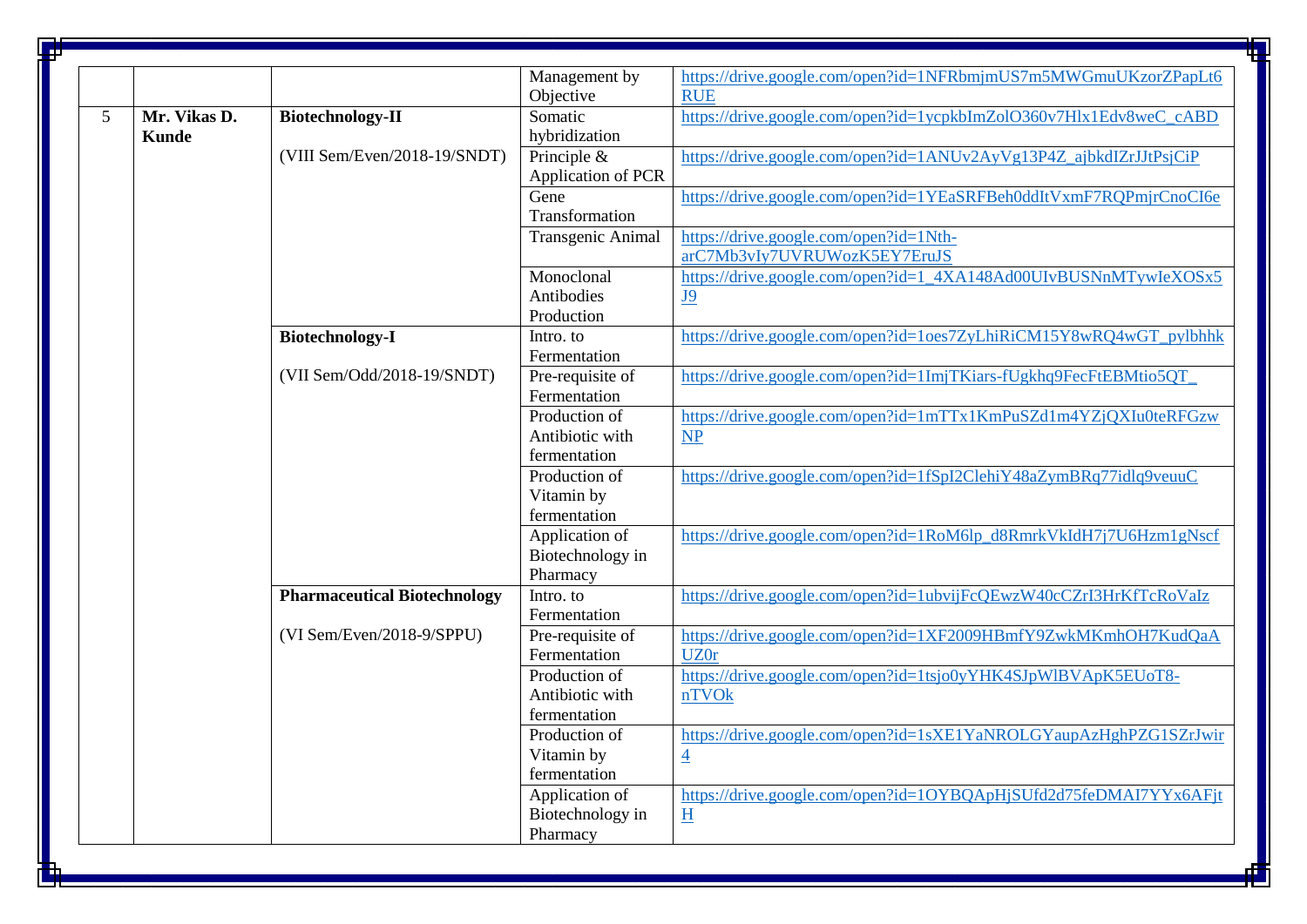| ₩ |  |                                    |                   |                                                                    |
|---|--|------------------------------------|-------------------|--------------------------------------------------------------------|
|   |  | <b>Pharmaceutical Microbiology</b> | Sterilization     | https://drive.google.com/open?id=1IGgEHdW1TQXN2LwX0vnp6WOQySas     |
|   |  |                                    |                   | <b>XXEv</b>                                                        |
|   |  | $(III\ Sem/Odd/2018-19/SPPU)$      | Aseptic Technique | https://drive.google.com/open?id=1E0GJTeXj0G5Mkn6qAG9E_pLwgowBjw   |
|   |  |                                    |                   |                                                                    |
|   |  |                                    | Bacteria          | https://drive.google.com/open?id=1Xmji6UKt6UcHY-                   |
|   |  |                                    |                   | 3DA89SxHg545tyNDdH                                                 |
|   |  |                                    | Viruses           | https://drive.google.com/open?id=1c1kYqactVrHyLfsE4htpIDjzXO4r0eEO |
|   |  |                                    |                   |                                                                    |
|   |  |                                    | Fungi             | https://drive.google.com/open?id=1GlN6XMMY1PLFLwx77huYLzL0wtitW9   |
|   |  |                                    |                   | O <sub>d</sub>                                                     |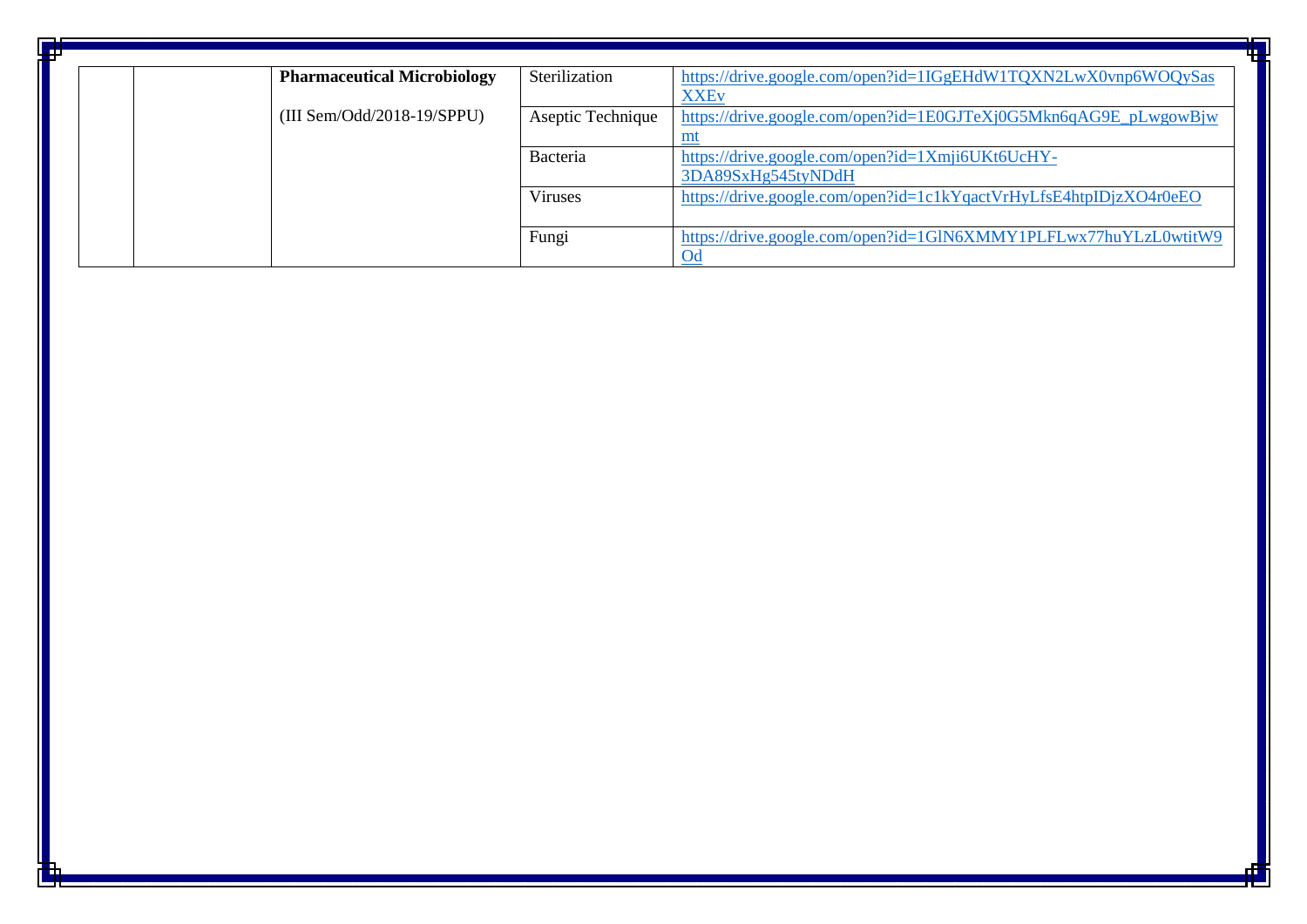|                                                | Subject wise Power point presentations details (A.Y. 2018-19)<br><b>Pharmaceutical Chemistry Department</b> |                                 |                                                                    |  |  |  |
|------------------------------------------------|-------------------------------------------------------------------------------------------------------------|---------------------------------|--------------------------------------------------------------------|--|--|--|
| <b>Name of Faculty</b><br>r.<br>lo.            | <b>Name of Subject</b>                                                                                      | <b>Topic</b>                    | link                                                               |  |  |  |
| Mrs. Charushila J.<br>$\mathbf{1}$<br>Bhangale | <b>Pharmaceutical Analysis-IV</b>                                                                           | Radiochemical<br>methods        | https://drive.google.com/open?id=11_VAbPmvCzAUk5EDq9VxJOOLt84KIZSc |  |  |  |
|                                                | (VI Sem/Even/2018-19/SPPU)                                                                                  | Electrophoresis                 | https://drive.google.com/open?id=1sYZwHitkgvIZDHj5IykNYJMEDunCmQ-0 |  |  |  |
|                                                |                                                                                                             | Paper<br>Chromatography         | https://drive.google.com/open?id=1kcy4l7Re163ZyEphs4LWTFaEJD_hoczW |  |  |  |
|                                                |                                                                                                             | <b>TLC</b>                      | https://drive.google.com/open?id=1GTApCYIBBppyXJkFda9RX1BryBuvEGKI |  |  |  |
|                                                |                                                                                                             | <b>DSC</b>                      | https://drive.google.com/open?id=1wmwWYfS0tukH8f_xfoAeW5Gs6ihMvr3j |  |  |  |
|                                                | <b>Pharmaceutical Analysis-III</b>                                                                          | Atomic emission<br>spectroscopy | https://drive.google.com/open?id=1NJIq4ihgSZqqTNlU90xNT04Fy2p4VRh0 |  |  |  |
|                                                | (V Sem/Odd/2018-19/SPPU)                                                                                    | <b>UV</b>                       | https://drive.google.com/open?id=1uIuNNM2dn55qDY_aQQOR8qu3erQNabCZ |  |  |  |
|                                                |                                                                                                             | Flame photometry                | https://drive.google.com/open?id=12Vp-IUhhYcDt3_iQWUz2SHYN_i7pfEzg |  |  |  |
|                                                |                                                                                                             | Fluorimetry                     | https://drive.google.com/open?id=1tT9SZXcWDtpk4tXh7KdEp1XhuxKDE2IF |  |  |  |
|                                                |                                                                                                             | Nepheloturbidomet<br>ry         | https://drive.google.com/open?id=1cSrt-btVde24jp1vkOFl5Kh3sunnfThY |  |  |  |
| 2<br>Mr. Kiran B.<br><b>Dhamak</b>             | <b>Biochemistry</b>                                                                                         | The Cell                        | https://drive.google.com/open?id=1Mxw1_W-B_M6nWugomIe_Enp5JRGT3cDx |  |  |  |
|                                                | (VIII Sem/Even/2018-19/SNDT)                                                                                | Biological<br>oxidation         | https://drive.google.com/open?id=1p4cM6hi5kgNULfCTdGUkOY xG6mDLNMy |  |  |  |
|                                                |                                                                                                             | Lipids                          | https://drive.google.com/open?id=1SkP8WXuQvcvZV0XqfZkTESxeBtcf07_s |  |  |  |
|                                                |                                                                                                             | Lipid metabolism                | https://drive.google.com/open?id=1zrN9jMusUg3DZz3dxH7ysad3xdC1JgdB |  |  |  |
|                                                |                                                                                                             | Glycolysis                      | https://drive.google.com/open?id=1SFoQkJbytedzgphH-mskqd6XRxSmz0iO |  |  |  |
|                                                | <b>Medicinal Chemistry-I</b>                                                                                | Adrenergic agents               | https://drive.google.com/open?id=1yIolte9SwpLDJXdHL1eMDfkq_SSRRcu  |  |  |  |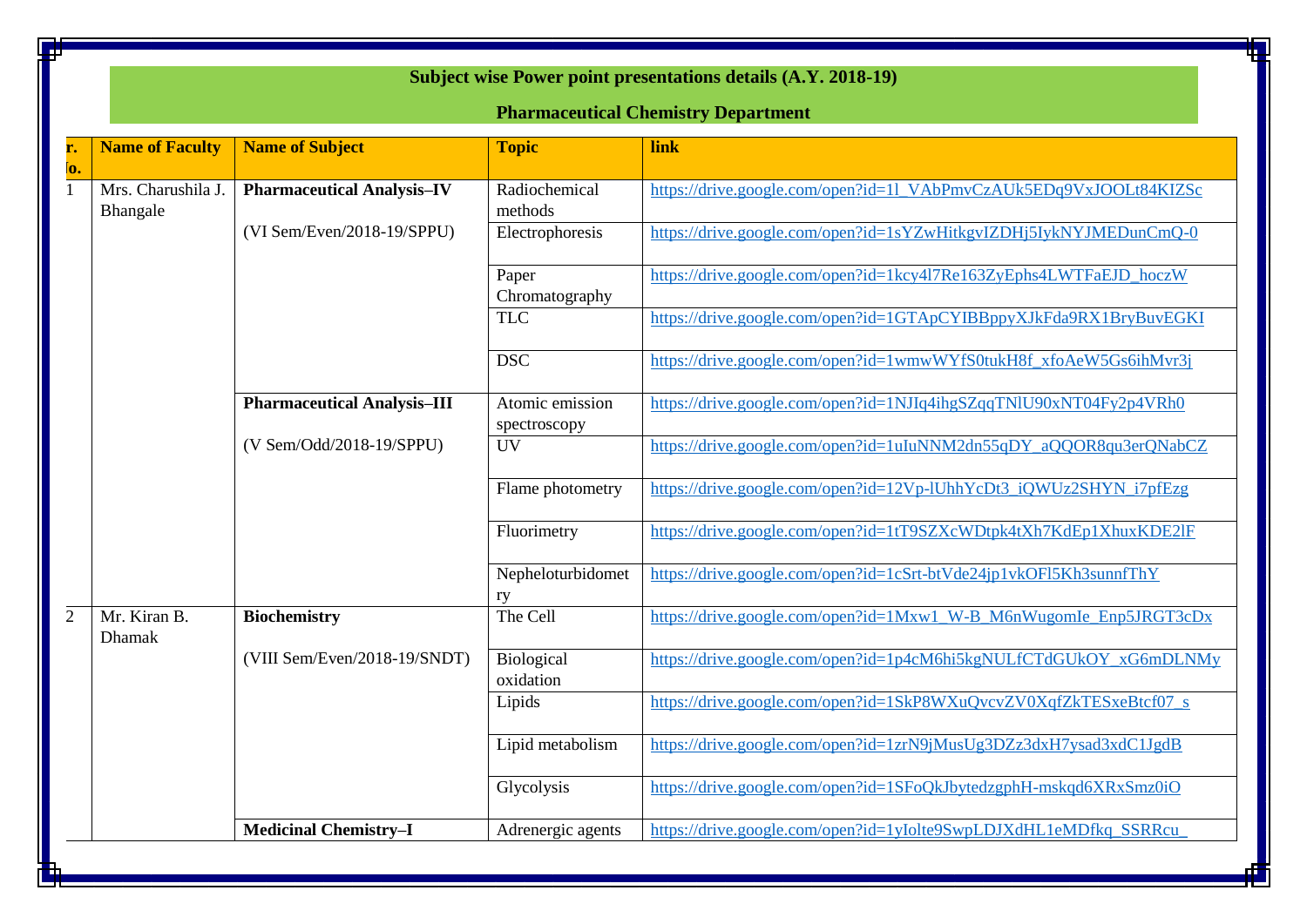|                |                           |                                                                      |                                   | 田                                                                      |
|----------------|---------------------------|----------------------------------------------------------------------|-----------------------------------|------------------------------------------------------------------------|
|                |                           |                                                                      |                                   |                                                                        |
|                |                           | (V Sem/Odd/2018-19/SPPU)                                             | Antianginal agents                | https://drive.google.com/open?id=1Ax1RZKjg8D8zKMu_ff37NIA3brcZ90jd     |
|                |                           |                                                                      | Antiarrhythmic<br>agents          | https://drive.google.com/open?id=1MMEoAKVV8ev3IHp-<br>WEQmMwUBPKKBOFgz |
|                |                           |                                                                      | Antihypertensive<br>agents        | https://drive.google.com/open?id=1qOSL3sqhG-o0BdY4xY8uY0c24KYjf6b3     |
|                |                           |                                                                      | Antihyperlipidemic<br>agents      | https://drive.google.com/open?id=16a3130Sc7L3mCy1_CM3FacyvRgDKKhMO     |
| $\overline{3}$ | Mr. Vinayak M.<br>Gaware  | <b>Industrial Organization &amp; Drug</b><br><b>Store management</b> | Introduction to<br>Management     | https://drive.google.com/open?id=1SLzyTHanhxmlm_ht5PE16T-i_InqDTB9     |
|                |                           | (VIII Sem/Even/2018-19/SNDT)                                         | Forms of Business<br>organization | https://drive.google.com/open?id=1sS4nQUFKc-bDoFhBftjipcVyJEi0y5j5     |
|                |                           |                                                                      | Industrial<br>Psychology          | https://drive.google.com/open?id=1ptXZNUMfPmOG8zUb8WXTj4d67HxBSPi8     |
|                |                           |                                                                      | Motivation                        | https://drive.google.com/open?id=1nmGWDxLpM28WrlxatEpqwBRkVid0YbjP     |
|                |                           |                                                                      | Pharmaceutical<br>management      | https://drive.google.com/open?id=1Na_zdrLCiJbL87ABdztEfYRWVUneysxL     |
|                |                           | <b>Medicinal Chemistry-III</b>                                       | Antitubercular<br>drugs           | https://drive.google.com/open?id=11PMTQHR-M61mzlSsIy8x1381VyyQECmk     |
|                |                           | (VII Sem/Odd/2018-19/SNDT)                                           | Antileprotic drugs                | https://drive.google.com/open?id=1fh0JI8U902eEjhyDkNzobB2mdmthT09n     |
|                |                           |                                                                      | Antimalarial drugs                | https://drive.google.com/open?id=1s7xHbeYyyhF0TQr1Pwe6OPOozBIUdF9k     |
|                |                           | Biochemistry                                                         | The Cell                          | https://drive.google.com/open?id=1grQ4y3BHnKjq6wxpafVMxVatpghYSRT2     |
|                |                           | $(II$ Sem/Even/2018-19/PCI)                                          | Biological<br>oxidation           | https://drive.google.com/open?id=1TP6SBi6akBXawBBJ272F4HUTbHNm_hA9     |
|                |                           |                                                                      | Lipids                            | https://drive.google.com/open?id=1juC2Pzmxpy_tQWmArMBNGaipeleYgVJt     |
|                |                           |                                                                      | Lipid metabolism                  | https://drive.google.com/open?id=1yn13L1OO6cr1ozxJXMP4CFjAGiXJ60Vj     |
|                |                           |                                                                      | Glycolysis                        | https://drive.google.com/open?id=1UxPTrkHNRtzN11E5O5mYe-v7yyiuqYt4     |
|                | Ms. Kaveri T.<br>Vaditake | <b>Environmental Science</b>                                         | <b>Noise Pollution</b>            | https://drive.google.com/open?id=15GbvUpJR-o6GHuh5BfNMLmbfrKWZT8j9     |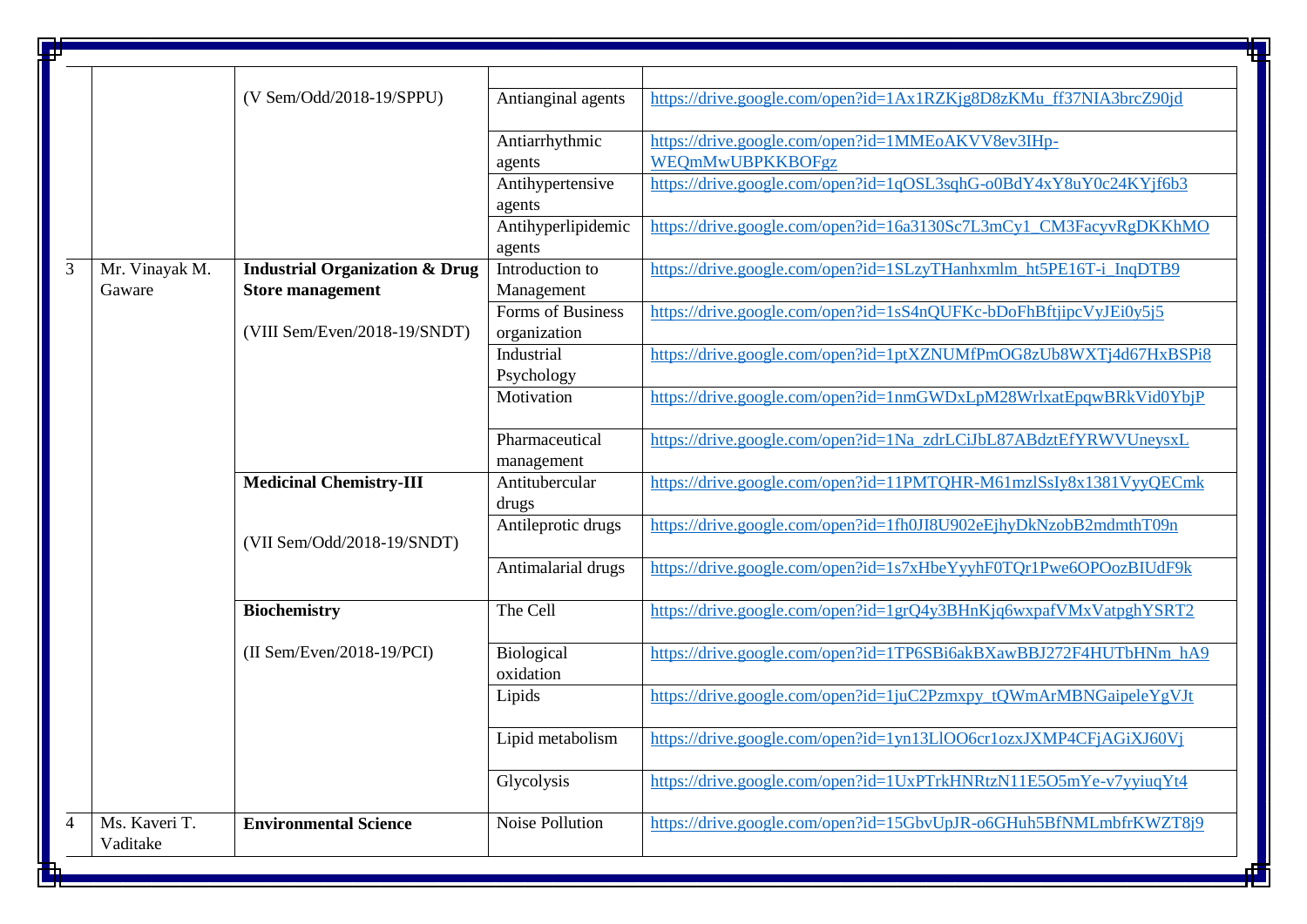| Đ |                                 |                                   |                                              | ┺                                                                  |
|---|---------------------------------|-----------------------------------|----------------------------------------------|--------------------------------------------------------------------|
|   |                                 | (III Sem/Odd/2018-19/SPPU)        | <b>Thermal Pollution</b>                     | https://drive.google.com/open?id=1YReGWc-0_lFNbKmXZQc0Ftvb6IIDwHHp |
|   |                                 |                                   | Desert Ecosystem                             | https://drive.google.com/open?id=1bsLLsicBVwsPLmuu0MZ-lRQ7kzPC_9Qh |
|   |                                 |                                   | Grassland<br>Ecosystem                       | https://drive.google.com/open?id=1n_8Kkp4e1btSPvYR0aZYTqIABqrV7HdU |
|   |                                 |                                   | <b>Marine Pollution</b>                      | https://drive.google.com/open?id=1eo9t3bT8Rx7gIPRm5OAadYXxGbU8dkBH |
|   |                                 | <b>Environmental Science</b>      | <b>Air Pollution</b>                         | https://drive.google.com/open?id=1GhUzRyXzIeNW3yGc5S3SlXpBEmt-AU9G |
|   |                                 | $(II$ Sem/Even/2018-19/PCI)       | Soil Pollution                               | https://drive.google.com/open?id=1m6DhZcMyjkqpqKfeyRjVYBAiyg-jQxY0 |
|   |                                 |                                   | Desert Ecosystem                             | https://drive.google.com/open?id=1euz9ysTpwyZD5_QpkBu6hThLGmXkcF3f |
|   |                                 |                                   | Grassland<br>ecosystem                       | https://drive.google.com/open?id=1Z-leoFeOpe5iqxKi8WWNcbyx2uvT-L6f |
|   |                                 |                                   | Healthy<br>environment in<br>Pharma Industry | https://drive.google.com/open?id=1ux_3sW-coeDzgh2PehIR2VZMzmgE0ovv |
|   |                                 |                                   | <b>Acid base Titration</b>                   | https://drive.google.com/open?id=1q-ErrOJ9-vkbV5aHp57BXpyE9gHjrSVB |
|   |                                 | <b>Pharmaceutical Analysis-I</b>  | Polarography                                 | https://drive.google.com/open?id=1RvPnDTyHoCJpOsaDXoYO15n7w9zX8ZJZ |
|   |                                 | (I Sem/Odd/2018-19/PCI)           | Non-aqueous<br>Titration                     | https://drive.google.com/open?id=1Z59XfkbhqRH13Y9Ka6MZeEczew4yQu_v |
|   |                                 |                                   | Gravimetric<br>analysis                      | https://drive.google.com/open?id=1ajqU2gkZxKKyiTyMCgyYTyWpbz-4eb6E |
|   |                                 |                                   | <b>Redox Titration</b>                       | https://drive.google.com/open?id=1kGUW52wXVkEWtNivoF1OY3Rvg0fpg2je |
| 5 | Mr. Vikrant M.<br><b>Dhamak</b> | <b>Pharmaceutical Analysis-II</b> | Cell constant in<br>conductometry            | https://drive.google.com/open?id=1R12NNu9XG4o9lw8Gri2zmyRgHAXJRswJ |
|   |                                 | $(IV Sem/Even/2018-19/SPPU)$      | Conductometry<br>titration                   | https://drive.google.com/open?id=1EoGCwYa9YI4b78TI KqXBAgtRj3pJ 0h |
|   |                                 |                                   | Conductometry<br>Principle                   | https://drive.google.com/open?id=1jRNLAyBwv38gaJP7zXNHHLvuteO0G-uG |
|   |                                 |                                   | Instrumentation of<br>conductometry          | https://drive.google.com/open?id=1DDO4pfyC4NA2FZIubYSI4lDcDl-x11hG |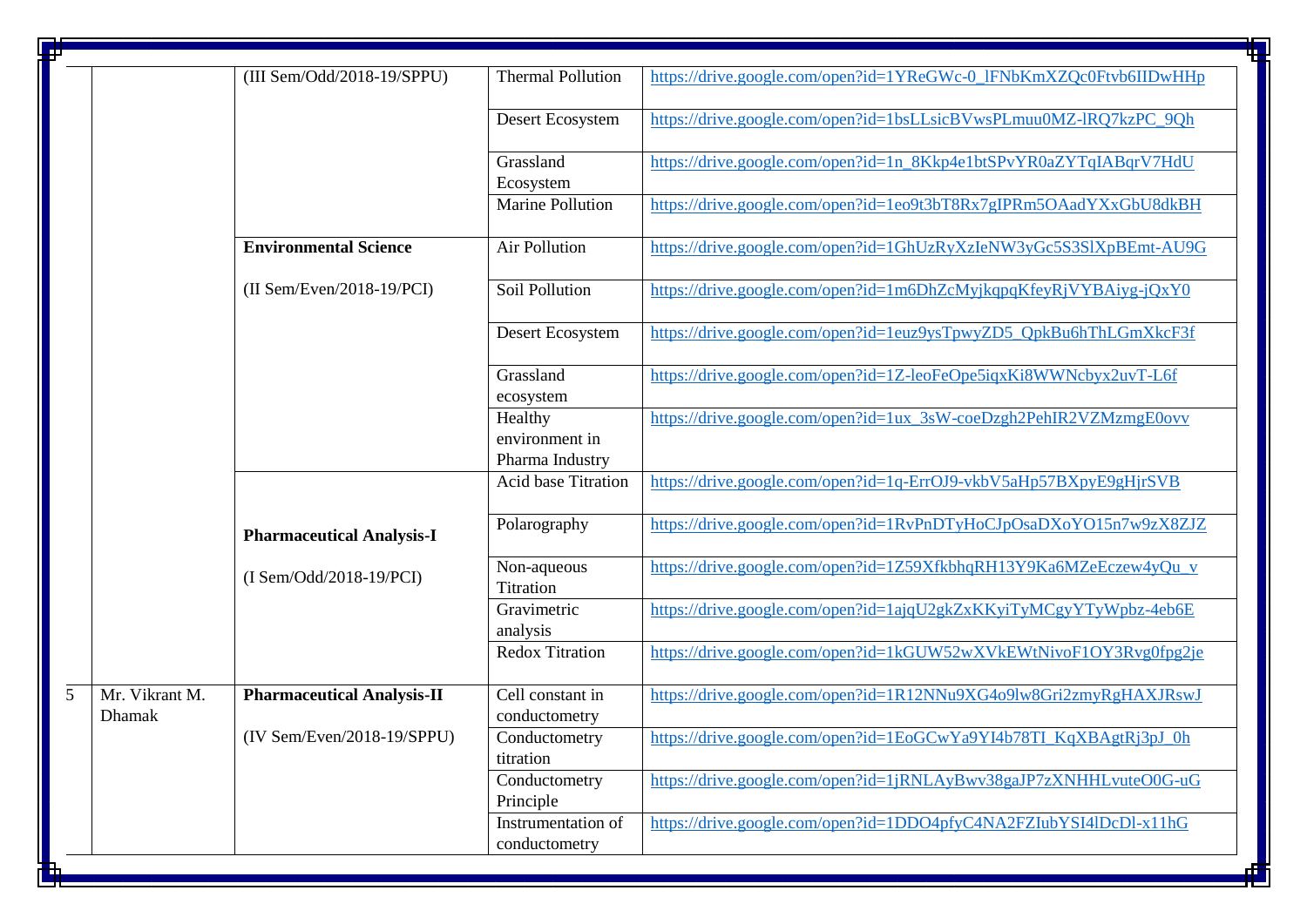|   |                        |                                                          | Karl fisher titration                        | https://drive.google.com/open?id=1K15y0XrfphRaTuzD9iWWXiSQylYeX-Ep |
|---|------------------------|----------------------------------------------------------|----------------------------------------------|--------------------------------------------------------------------|
|   |                        | <b>Pharmaceutical Organic</b><br><b>Chemistry-I</b>      | Alcohols                                     | https://drive.google.com/open?id=1EUQIvKT_a3iHBiS_h8jslyR7PRXlt4rx |
|   |                        | $(II Sem/Even/2018-19/PCI)$                              | Aldehyde &<br>Ketones                        | https://drive.google.com/open?id=1JL6wX8bukhYE879w8qAII9jnayj4nG9R |
|   |                        |                                                          | Alkyl halides                                | https://drive.google.com/open?id=1JBvCMNU2YzJxe7Th8xree8pRcDVME7G8 |
|   |                        |                                                          | Amines                                       | https://drive.google.com/open?id=1mR80FuoyjjijaQnMjbSkcCaCiFYrZIgB |
|   |                        |                                                          | Carboxylic acid                              | https://drive.google.com/open?id=16qGXRQ8vllAIvxI7OqWOrnJoGXh50-LJ |
|   |                        | <b>Communication Skills</b>                              | Interview skills                             | https://drive.google.com/open?id=1yawh5YVLB1imy9p2a_r_nHx9ndOZqVYa |
|   |                        | (I Sem/Odd/2018-19/PCI)                                  | <b>Group Discussion</b>                      | https://drive.google.com/open?id=1_xpOSEMmM-ElOmgdOUf9Bxuhy4pAbRTe |
| 6 | Mr. Rahul D.<br>Khaire | <b>Bio-organic Chemistry &amp; Drug</b><br><b>Design</b> | Drug Design                                  | https://drive.google.com/open?id=1grzJP95t8I9--E9UPvgRvbd8A3Ph8p29 |
|   |                        | (VI Sem/Even/2018-19/SPPU)                               | $\overline{Pro}$ -drug                       | https://drive.google.com/open?id=1G0jBLpdPHf_nVzC0JSUkHVlH0BjKdzGN |
|   |                        |                                                          | Receptor &<br>Hormones                       | https://drive.google.com/open?id=1iiCZw8afs0OMuJWuc_kso8iueIWl_B5M |
|   |                        |                                                          | Combinatorial<br>Chemistry                   | https://drive.google.com/open?id=197jnXHRO_DEICMZ-kGUHIuZkBcNdp0Qm |
|   |                        | <b>Pharmaceutical Organic</b><br><b>Chemistry-IV</b>     | Combinatorial<br>synthesis                   | https://drive.google.com/open?id=1omTI8xZ8JfIvpDIRN-FwSFHbumobMHVs |
|   |                        | (IV Sem/Even/2018-19/SPPU)                               | Heterocyclic<br>compounds                    | https://drive.google.com/open?id=1L5sNNoW4FSqterd8JtW3AjZx9yfKajHA |
|   |                        | <b>Pharmaceutical Inorganic</b><br><b>Chemistry</b>      | Antimicrobial<br>agents & Dental<br>Products | https://drive.google.com/open?id=1jYv_ID-f7SMQr2Q6Csul_I5GrVPiJaNW |
|   |                        | $(I Sem/Odd/2018-19/PCI)$                                | Expectorants                                 | https://drive.google.com/open?id=1QVD2avhHLtpAieRZsECL451JkC9M1BY1 |
|   |                        |                                                          | Impurities                                   | https://drive.google.com/open?id=1fLhchxpx3U0_cOUjQMz5nHDtYJRyLlBF |

匸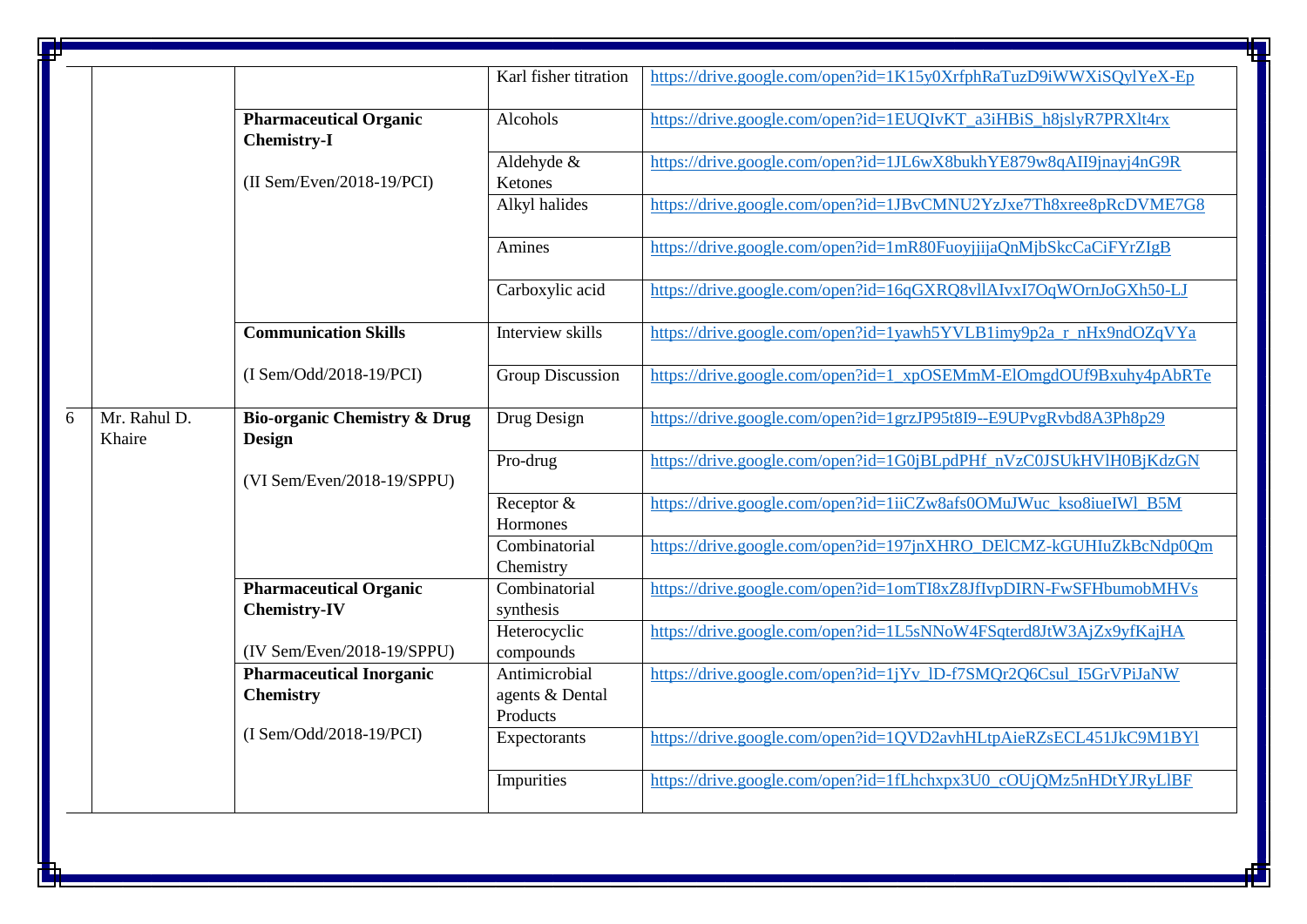| <b>Pharmacology Department</b> |                             |                             |                                                                    |  |  |  |
|--------------------------------|-----------------------------|-----------------------------|--------------------------------------------------------------------|--|--|--|
| <b>Name of Faculty</b>         | <b>Name of Subject</b>      | <b>Topic</b>                | <b>Hyperlink</b>                                                   |  |  |  |
| Dr. Kiran B.<br>Kotade         | <b>Pharmacology-II</b>      | Anti-anginal drugs          | https://drive.google.com/open?id=1uiX5hKXMHRL1JExwfdA_g6NwjH7q_77b |  |  |  |
|                                | (VII Sem/Odd/2018-19/SNDT)  | Anti-arrhythmic<br>drugs    | https://drive.google.com/open?id=1017HYhz6ox5Sz-FvDcLL3_jho_6f3j5R |  |  |  |
|                                |                             | Anti-hypertensive<br>agents | https://drive.google.com/open?id=1aXKll0gUdy2nPu97WYwIhgsIdi4tVNBd |  |  |  |
|                                |                             | Cardiac Glycosides          | https://drive.google.com/open?id=1ZrxvbrUSK-NbDl3hNA7YPEF2_ZZGwGOj |  |  |  |
|                                |                             | Immunomodulators            | https://drive.google.com/open?id=1EKfquDRrAZu1IM4hAG8v49Vf_5-yUbrW |  |  |  |
|                                | Pharmacology-III            | Antidepressant              | https://drive.google.com/open?id=1A7SQHj1dADNxz1PcySz2qYOts5lVhplV |  |  |  |
|                                | (VI Sem/Even/2018-19/SPPU)  |                             |                                                                    |  |  |  |
|                                |                             | Antiepileptic agents        | https://drive.google.com/open?id=1KnQEVWoGjF1nPzhrqJtFkh0UxUS_jTu_ |  |  |  |
|                                |                             | Antirheumatic<br>agents     | https://drive.google.com/open?id=1VIIgH-L6iahhgWblfh2GlmSJkezbwMRG |  |  |  |
|                                |                             | Drugs for peptic<br>ulcer   | https://drive.google.com/open?id=1INppwPcJx1Flq3EXsaNTPDlic0fM7U70 |  |  |  |
|                                |                             | NSAID's                     | https://drive.google.com/open?id=1NAw97X2BdwDmJldfDvr-yV7xNwC4yS0i |  |  |  |
|                                | Patho-physiology            | Anaemia                     | https://drive.google.com/open?id=1gZV31SisA1kXgNPn6c9Q0wVeVV9lJv e |  |  |  |
|                                | $(II Sem/Even/2018-19/PCI)$ |                             |                                                                    |  |  |  |
|                                |                             | Cell Injury                 | https://drive.google.com/open?id=1G4tXDZzPqM2w1giCFJS5NZyRylY8yPrE |  |  |  |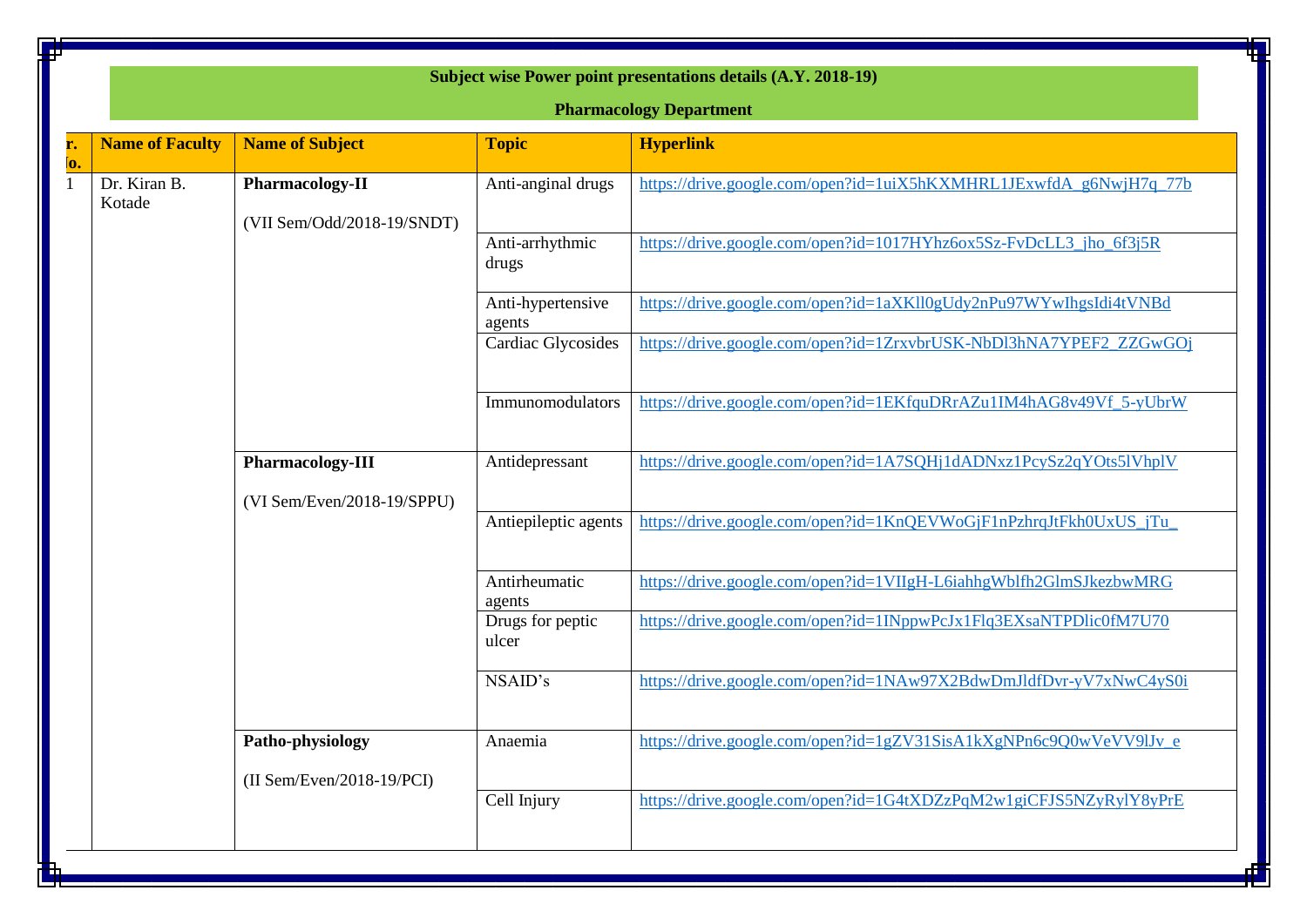| Ŧ | ቺ               |                             |                       |                                                                    |  |  |
|---|-----------------|-----------------------------|-----------------------|--------------------------------------------------------------------|--|--|
|   |                 |                             | Inflammation          | https://drive.google.com/open?id=1vRnCrvtxqo8ujfWDbk8ALLEcV-6cvSMR |  |  |
|   |                 |                             |                       |                                                                    |  |  |
|   |                 |                             |                       |                                                                    |  |  |
|   |                 |                             | Jaundice              | https://drive.google.com/open?id=1n10J-vSp7daRfX0a9T6yHfq4Cynz-9aZ |  |  |
|   |                 |                             |                       |                                                                    |  |  |
|   |                 |                             |                       |                                                                    |  |  |
|   |                 |                             | Thyroid disease       | https://drive.google.com/open?id=18u0IOCdhjLi96IXJV0B5zyZ--9y3kGfg |  |  |
|   |                 |                             |                       |                                                                    |  |  |
|   |                 |                             |                       |                                                                    |  |  |
| 2 | Mrs. Sangita N. | Pharmacology-II             | Hypertension          | https://drive.google.com/open?id=1GX9k7nBvOIHmKdylmmn981XgEqEcoOae |  |  |
|   | Bhandari        |                             |                       |                                                                    |  |  |
|   |                 | (V Sem/Odd/2018-19/SPPU)    | <b>Diuretics</b>      | https://drive.google.com/open?id=1T1Qs_UtD8LDDXnsQ1iKFaeedkMfplHws |  |  |
|   |                 |                             |                       |                                                                    |  |  |
|   |                 |                             | Anti-arrhythmic       | https://drive.google.com/open?id=1vPMjrHs2vQvaYZNd7aFSy99qrvkReBvs |  |  |
|   |                 |                             | agents                |                                                                    |  |  |
|   |                 |                             | Parkinson's disease   | https://drive.google.com/open?id=1RZVecslovxCEkcEtRFub2kDxVS960zl1 |  |  |
|   |                 |                             |                       |                                                                    |  |  |
|   |                 |                             | Peptic ulcer drugs    | https://drive.google.com/open?id=1a9HSwUIkbhFuEHsv-nXK3Dql9wpHLTOS |  |  |
|   |                 |                             |                       |                                                                    |  |  |
|   |                 | Human Anatomy &             | Digestive system      | https://drive.google.com/open?id=13j3BbcmEiVBzUO-Lqtkssig_Wb669rj_ |  |  |
|   |                 | <b>Physiology-II</b>        | Endocrine system-I    | https://drive.google.com/open?id=1mis2Bren8Qn-JpdGV-1raSZwZJub5TwO |  |  |
|   |                 | $(II$ Sem/Even/2018-19/PCI) |                       |                                                                    |  |  |
|   |                 |                             | Endocrine system-     | https://drive.google.com/open?id=1ibJ8roPDz6peoa5WkhRMBEwsIhGCyxaQ |  |  |
|   |                 |                             | $\mathbf{I}$          |                                                                    |  |  |
|   |                 |                             | Female                | https://drive.google.com/open?id=1V4Ks4N9osr81o77PmPwzjYiV9cVdfFi8 |  |  |
|   |                 |                             | Reproductive          |                                                                    |  |  |
|   |                 |                             | system                |                                                                    |  |  |
| 3 | Mr. Mayur T.    | <b>HAP-I</b>                | <b>Cell Division</b>  | https://drive.google.com/open?id=1FaMaIh_rPqbaESXm0ONpmq58Ce6d0SEk |  |  |
|   | Gaikar          |                             |                       |                                                                    |  |  |
|   |                 | (I Sem/Odd/2018-19/PCI)     |                       |                                                                    |  |  |
|   |                 |                             | CVS                   | https://drive.google.com/open?id=1ovdAVkKRwvpZDlObrJivt3JkW2xXOTSl |  |  |
|   |                 |                             |                       |                                                                    |  |  |
|   |                 |                             |                       |                                                                    |  |  |
|   |                 |                             | Eye                   | https://drive.google.com/open?id=1WI09841Su wt7NcAXYtX86yGd1agmQ w |  |  |
|   |                 |                             |                       |                                                                    |  |  |
|   |                 |                             |                       |                                                                    |  |  |
|   |                 |                             | <b>Life Processes</b> | https://drive.google.com/open?id=1poUeZBHrVEeO0YTRYFU1nYvkG79dkWwx |  |  |
|   |                 |                             |                       |                                                                    |  |  |
|   |                 |                             |                       |                                                                    |  |  |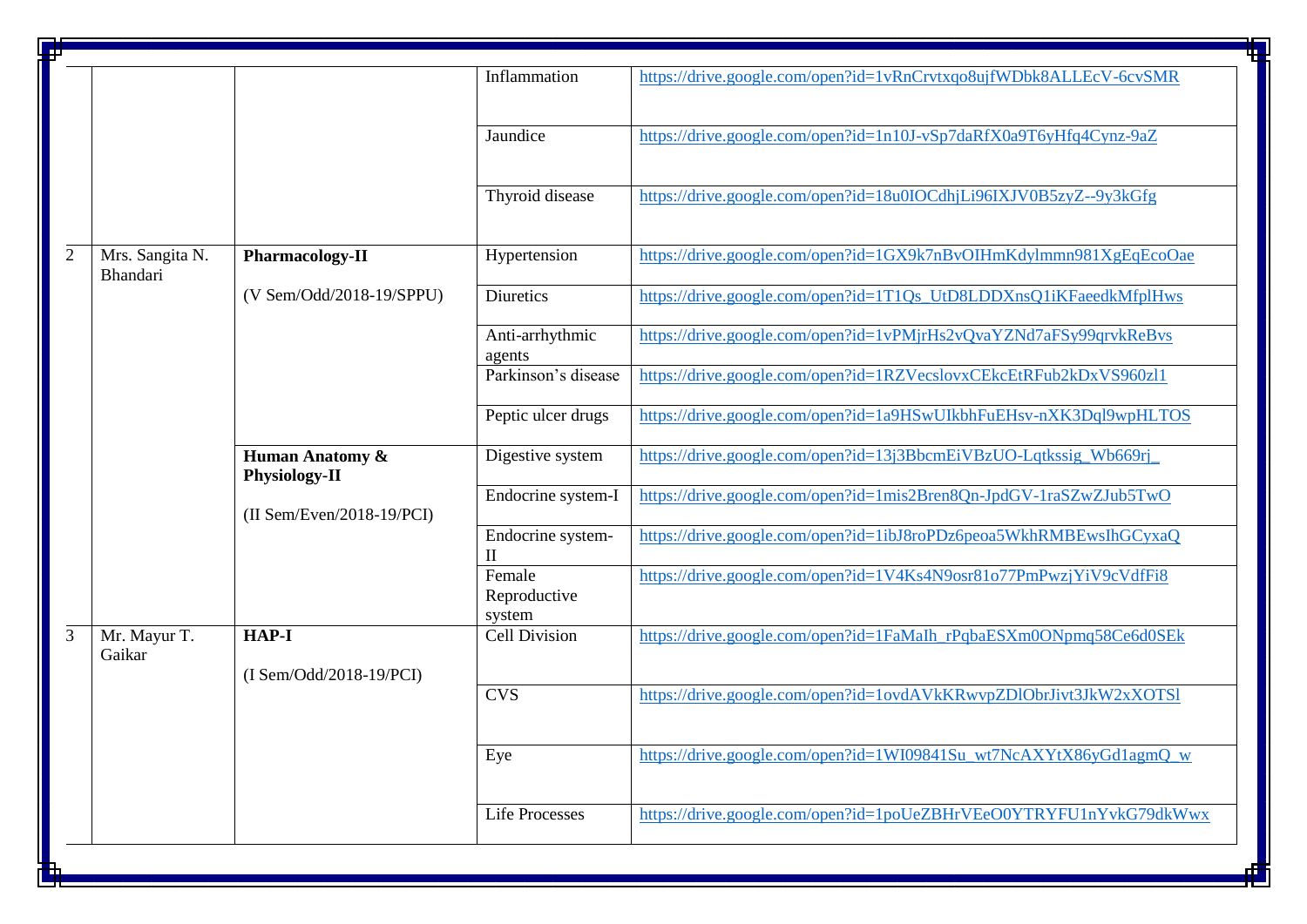|                                          | <b>PNS</b>       | https://drive.google.com/open?id=1Og7UhRMt2g_o5U5xdD98Zu54elq7eUOC |
|------------------------------------------|------------------|--------------------------------------------------------------------|
|                                          |                  |                                                                    |
|                                          |                  |                                                                    |
| <b>Patho &amp; Clinical Biochemistry</b> | Intro of Patho   | https://drive.google.com/open?id=112pPNdk3GFu95DRN-YESrrYhNTHpqhgE |
|                                          |                  |                                                                    |
| $(IV Sem/Even/2018-19/SPPU)$             |                  |                                                                    |
|                                          | Constipation     | https://drive.google.com/open?id=1zxYV-uetedYsJLDH3yC-jrT_AG8jglIq |
|                                          |                  |                                                                    |
|                                          |                  |                                                                    |
|                                          | Diarrhoea        | https://drive.google.com/open?id=1_7Q6Ncjv1jXBUKRzFDPOB0tt42xp77hg |
|                                          |                  |                                                                    |
|                                          |                  |                                                                    |
|                                          | <b>CHF</b>       | https://drive.google.com/open?id=1W4III977ncjQPz4tDg3KYvdnkrwuR3qv |
|                                          |                  |                                                                    |
|                                          |                  |                                                                    |
|                                          | <b>TB</b>        | https://drive.google.com/open?id=1sQRMKSdHadhc30uRmvP3Cm-OCEUleT5H |
|                                          |                  |                                                                    |
|                                          |                  |                                                                    |
| <b>Pharmacology-I</b>                    | Drug Discovery & | https://drive.google.com/open?id=1YC6c-ocaH-E6WgEXogDg2vav6fK-uvGp |
|                                          | Development      |                                                                    |
| (III Sem/Odd/2018-19/SPPU)               | <b>GPCR</b>      | https://drive.google.com/open?id=1ONaw-jix97MspwHulee6p1qKmpye8WNu |
|                                          |                  |                                                                    |
|                                          | Ion Channels     | https://drive.google.com/open?id=1gP2lgW4I0Vof-L0oZd0nhk-xz-ZWXKcv |
|                                          |                  |                                                                    |
|                                          | Ligand gated     | https://drive.google.com/open?id=1WIWPvxiHr8oNPggYAI9B6oVIMqkDgD14 |
|                                          | Channels         |                                                                    |
|                                          | Nuclear receptor | https://drive.google.com/open?id=1EQWsPav87SsGZjJYeSR_beaPFUfKBqQ6 |
|                                          |                  |                                                                    |
|                                          |                  |                                                                    |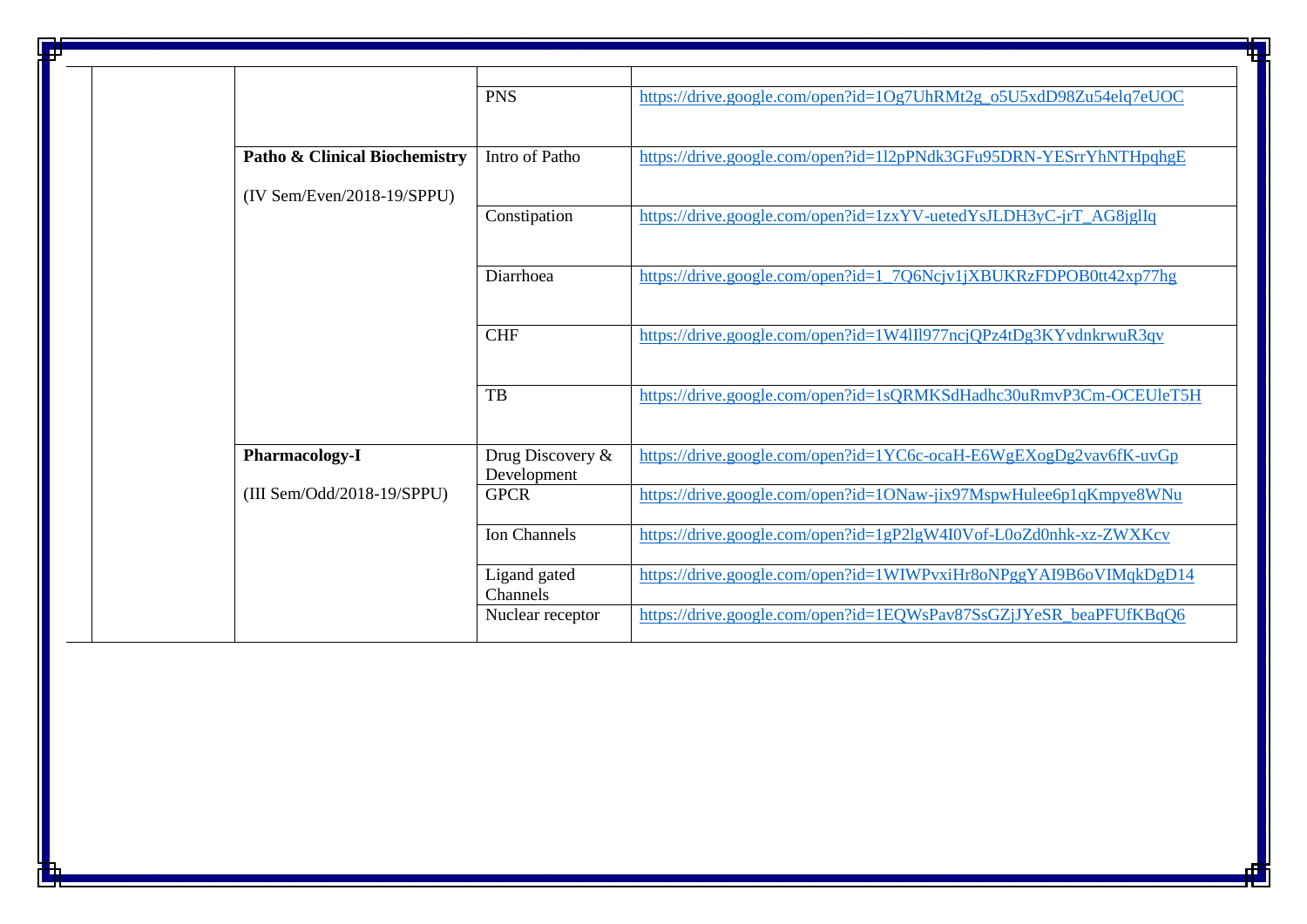| Subject wise Power point presentations details (A.Y. 2018-19)<br><b>Pharmacognosy Department</b> |                                                                       |                                   |                                                                    |  |  |  |
|--------------------------------------------------------------------------------------------------|-----------------------------------------------------------------------|-----------------------------------|--------------------------------------------------------------------|--|--|--|
| <b>Name of Faculty</b>                                                                           | <b>Name of Subject</b>                                                | <b>Topic</b>                      | link                                                               |  |  |  |
| Mrs. Vandana P.<br>Aher                                                                          | Pharmacognosy &<br>Pharmacognosy-II                                   | Alkaloids                         | https://drive.google.com/open?id=1UO8h7TreQ1StT9HzzrK9W34HvRiI78yL |  |  |  |
|                                                                                                  | (IV Sem/Even/2018-19/SPPU)                                            | Tropane alkaloids                 | https://drive.google.com/open?id=1dJDjyw3-HKszh5jiHyAZ7lp-I4PU6-g8 |  |  |  |
|                                                                                                  |                                                                       | Resin &<br>combination            | https://drive.google.com/open?id=1Bb5_5p12O1Ag5slOAYigyGqXCu9VC_T5 |  |  |  |
|                                                                                                  |                                                                       | Terpenoids                        | https://drive.google.com/open?id=1ONLHu0wVL1ZG4w33sqsl5UpQwdF4LJlB |  |  |  |
| Pharmacognosy &<br>Pharmacognosy-II                                                              |                                                                       | <b>Plant Metabolites</b>          | https://drive.google.com/open?id=17QDsXocilcOFzjW5ZhK6e-9mLlQVMjI5 |  |  |  |
|                                                                                                  | (III Sem/Odd/2018-19/SPPU)                                            | Secondary<br>metabolites          | https://drive.google.com/open?id=1FzAA_FJXcjX8jkm8LKIYARm8eVdGOFsH |  |  |  |
|                                                                                                  |                                                                       | Glycosides                        | https://drive.google.com/open?id=1vcnzcSgGSNAQriIfR64_MB8wFVrUI6DG |  |  |  |
|                                                                                                  |                                                                       | Tannins                           | https://drive.google.com/open?id=1eYjs62Rgo8dsTubFQpgC_DPAYncRB1jM |  |  |  |
|                                                                                                  |                                                                       | Glycosides $\&$<br><b>Tannins</b> | https://drive.google.com/open?id=1Z9XCvOykoNR7Co6dVoB69TSGxvN9_uTX |  |  |  |
| Mr. Sandip G.<br>Laware                                                                          | <b>Natural Product Chemistry</b>                                      | Contribution of<br>NP's           | https://drive.google.com/open?id=1n9fHxOU_1K7a2f3e4s3QlHBzSyShD89i |  |  |  |
|                                                                                                  | (VI Sem/Even/2018-19/SPPU)                                            | Marine drugs                      | https://drive.google.com/open?id=1rvhGtwGrsMoVz3B5b6mYth-IjfEa4aUS |  |  |  |
|                                                                                                  |                                                                       | Natural colours                   | https://drive.google.com/open?id=1LFGHTJVsjdwnCFao8tBAMLWJBYEU8feP |  |  |  |
|                                                                                                  |                                                                       | Natural Sweeteners                | https://drive.google.com/open?id=12HyluytXTx2UM8qN5zsxGGjw6kRsnpIY |  |  |  |
|                                                                                                  |                                                                       | Natural Polymer                   | https://drive.google.com/open?id=1I9ZuRTslUBIZSa-yvBFCkn23WSVW_zfL |  |  |  |
|                                                                                                  | <b>Analytical Pharmacognosy &amp;</b><br><b>Extraction Technology</b> | Intro to<br>Chromatography        | https://drive.google.com/open?id=1MSxcszjgYVw6-TZ6BJVkRz0aowT_fm-E |  |  |  |
|                                                                                                  |                                                                       | TLC & Paper                       | https://drive.google.com/open?id=1_5AvhvkD14mfuvGWYmu_jQy9-mp60tr9 |  |  |  |